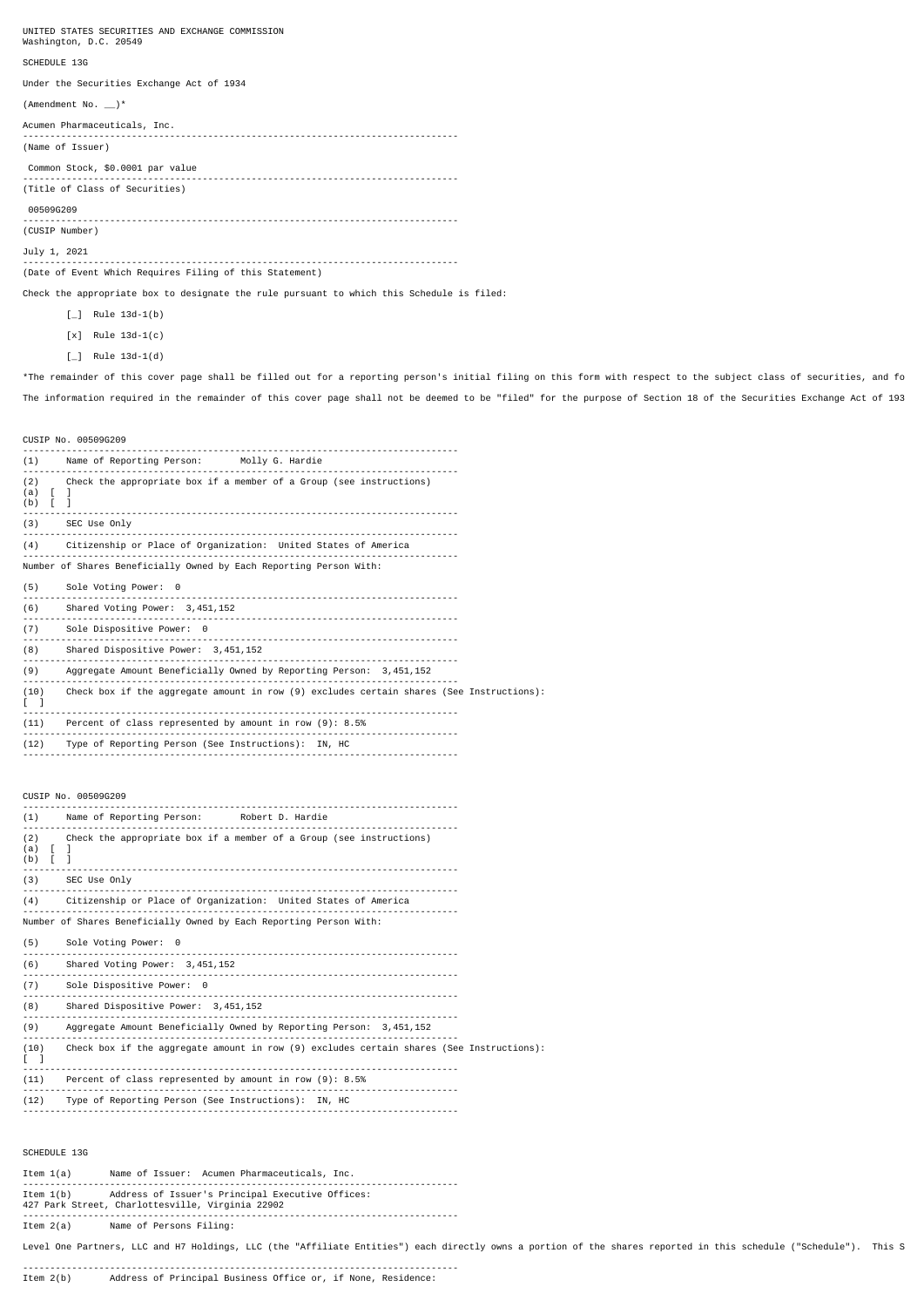Molly G. Hardie 210 Ridge McIntire Road, Suite 350 Charlottesville, Virginia 22903 Robert D. Hardie 210 Ridge McIntire Road, Suite 350 Charlottesville, Virginia 22903 -------------------------------------------------------------------------------- Item 2(c) Citizenship: Robert D. Hardie - United States of America Molly G. Hardie - United States of America -------------------------------------------------------------------------------- Item 2(d) Title of Class of Securities: Common Stock, par value \$0.0001 -------------------------------------------------------------------------------- CUSIP No.: 00509G209 -------------------------------------------------------------------------------- Item 3 If this statement is filed pursuant to Section 240.13d-1(b) or 240.13d-2(b) or (c), check whether the person filing is a:<br>
(b) [\_] Broker or dealer registered under Section 15 of the Act;<br>
(c) [\_] Insurance company [\_] Broker or dealer registered under Section 15 of the Act;<br>[\_] Bank as defined in Section 3(a)(6) of the Act;<br>[\_] Insurance company as defined in Section 3(a)(19) of the (b) [\_] Bank as defined in Section 3(a)(6) of the Act; (c) [\_] Insurance company as defined in Section 3(a)(19) of the Act; (d) [\_] Investment company registered under Section 8 of the Investment Company Act of 1940;<br>(e) [\_] An investment adviser in accordance with Rule 13d-1(b)(1)(ii)(E);<br>(f) [\_] An employee benefit plan or endowment fund in a (i) [\_] A church plan that is excluded from the definition of an investment company under section 3(c)(14) of the Investment Company Act of 1940;<br>(j) [\_] A non-U.S. institution in accordance with Rule 240.13d-1(b)(1)ii)(J) -------------------------------------------------------------------------------- Item 4 Ownership Item 4(a) Amount Beneficially Owned: Molly G. Hardie - 3,451,152 Robert D. Hardie -3,451,152 -------------------------------------------------------------------------------- Item 4(b) Percent of Class: Molly G. Hardie - 8.5% Robert D. Hardie - 8.5% -------------------------------------------------------------------------------- Item 4(c) Number of shares as to which such person has: (i) Sole power to vote or to direct the vote: Molly G. Hardie - 0 Robert D. Hardie - 0 -------------------------------------------------------------------------------- (ii) Shared power to vote or to direct the vote: Molly G. Hardie - 3,451,152 Robert D. Hardie - 3,451,152 ------------------------------------------------------------------------------- (iii) Sole power to dispose or to direct the disposition of: Molly G. Hardie - 0 Robert D. Hardie - 0 -------------------------------------------------------------------------------- (iv) Shared power to dispose or to direct the disposition of: Molly G. Hardie - 3,451,152 Robert D. Hardie - 3,451,152 -------------------------------------------------------------------------------- Item 5 Ownership of Five Percent or Less of a Class. If this statement is being filed to report the fact that as of the date hereof the reporting person has ceased to be the beneficial owner of more than five percen -------------------------------------------------------------------------------- Item 6 Ownership of More than Five Percent on Behalf of Another Person. Not applicable. -------------------------------------------------------------------------------- Item 7 Identification and Classification of the Subsidiary Which Acquired the Security Being Reported on by the Parent Holding Company or Control Person. Not applicable. -------------------------------------------------------------------------------- Item 8 Identification and Classification of Members of the Group. Not applicable. -------------------------------------------------------------------------------- Notice of Dissolution of Group. Not applicable.  $-$ Item 10 Certifications. By signing below I certify that, to the best of my knowledge and belief, the securities referred to above were not acquired and are not held for the purpose of or **STGNATURES** After reasonable inquiry and to the best of my knowledge and belief, each of the undersigned certifies that the information set forth in this statement is true, c Dated: February 16, 2022 /s/ Molly G. Hardie Molly G. Hardie /s/ Robert D. Hardie Robert D. Hardie

The original statement shall be signed by each person on whose behalf the statement is filed or his authorized representative. If the statement is signed on beha Attention: Intentional misstatements or omissions of fact constitute Federal criminal violations (See 18 U.S.C. 1001).

## EXHTRTT A

JOINT FILING AGREEMENT

The undersigned hereby agree as follows:

(i) Each of them is individually eligible to use the Schedule 13G to which this Exhibit is attached, and such Schedule 13G is filed on behalf of each o